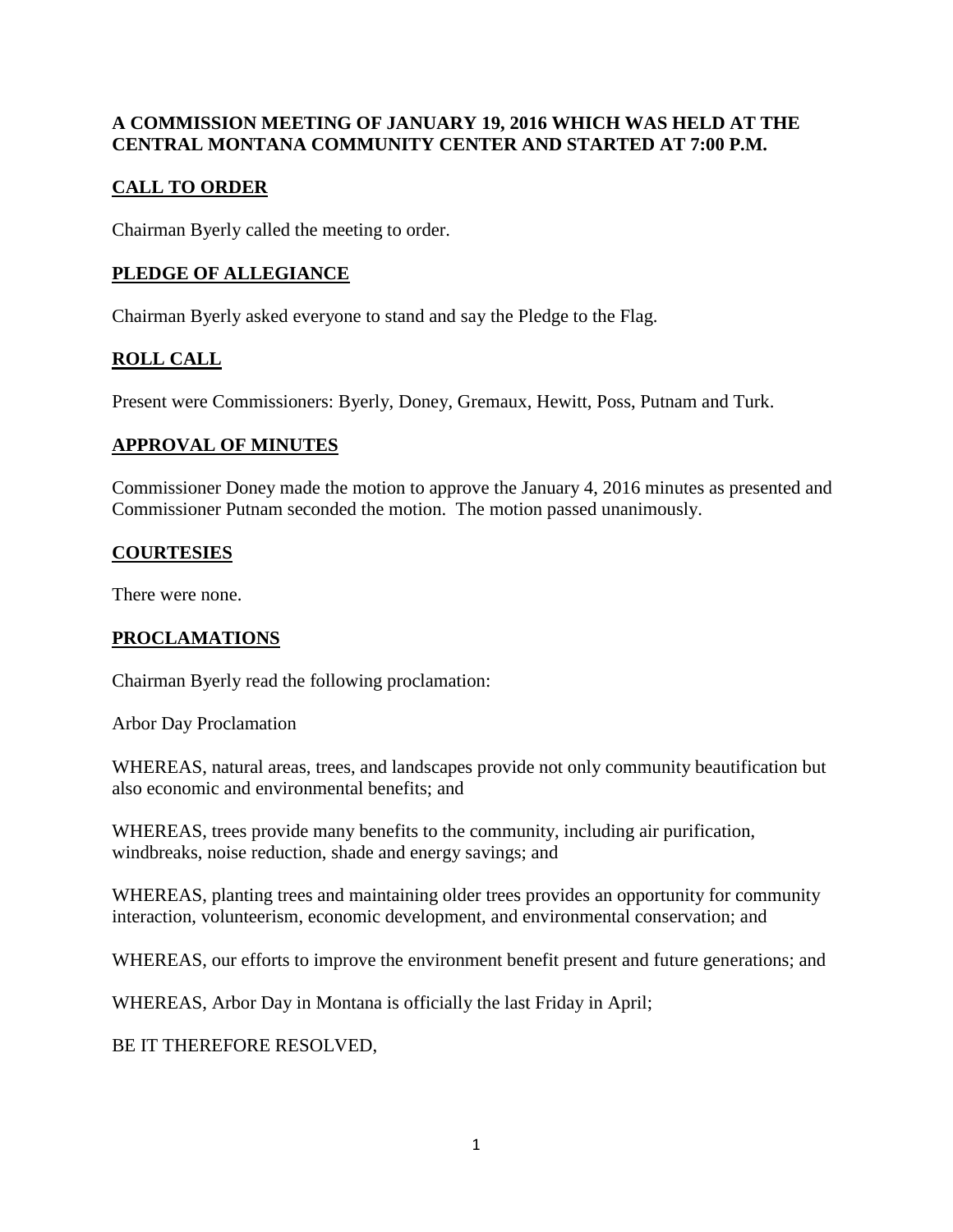I, Dave Byerly, Commission Chairman of Lewistown, Montana, do hereby proclaim May 3, 2016, as Arbor Day in Lewistown, and encourage citizens to participate in appropriate activities and to take advantage of the benefits of the parks and other natural areas in our community.

## **BOARD AND COMMISSION REPORTS**

Commissioner Doney reported that the Local Government Study Commission met the second Friday, January 8<sup>th</sup> at 11 am and she was unable to attend. Commissioner Doney stated the next meeting will be January  $25<sup>th</sup>$  at 7 pm at the Council on Aging building.

Commissioner Turk reported the Library Board meeting on January 14<sup>th</sup> was cancelled due to the snow storm. Commissioner Turk reminded everyone that the Chili Bowl fundraiser for the Library is this Friday, January 22<sup>nd</sup>.

Commissioner Putnam reported that she attended the Park Board meeting and it was reported that the pool appears to be on track. Commissioner Putnam stated that Jason, with the DNRC was in attendance to talk about Tree City USA program and grant. Commissioner Putnam further reported that the Central Montana Foundation Board met the end of December. The Board gave the Boys and Girls club a grant for a high yield activity program. The Council on Aging made a request for funding to replace the grease trap in the building and the CMF Board did give them the funding.

Commissioner Hewitt reported on the recent Airport Board. There was an election of officers and Mr. Steve Moseby is the Chairman and Mr. Ross Butcher is the Vice Chairman. Commissioner Hewitt commented that the buses are out of the bus barn and a big door needs to be ordered. Mr. Jerry Moline was going to talk to the Montana Department of Transportation about the snow being dumped up at the airport. There was some discussion about the ARFF truck.

Commissioner Byerly reported that the Central Montana Health District meets this Thursday. The board should be able to finalize the action made to consolidate our health district. The Health District will be moving into the new office March  $1<sup>st</sup>$ . A new position has been created and is being advertised. Commissioner Byerly commented that he thinks the health district is moving a positive direction.

### **CITY MANAGER REPORT**

City Manager Kevin Myhre reported on the following issues:

Public Works located a leak in the water main on  $4<sup>th</sup>$  Avenue between the Public Works building and the City Office parking lot. The Water Department should have it repaired by Thursday, January 14<sup>th</sup>.

The hearing on the temporary injunction was held on January  $12<sup>th</sup>$  which is part of the annexation litigation. Judge Gilbert heard testimony from both sides and gave three weeks for each side to prepare finding on the matter for her to use in making a determination.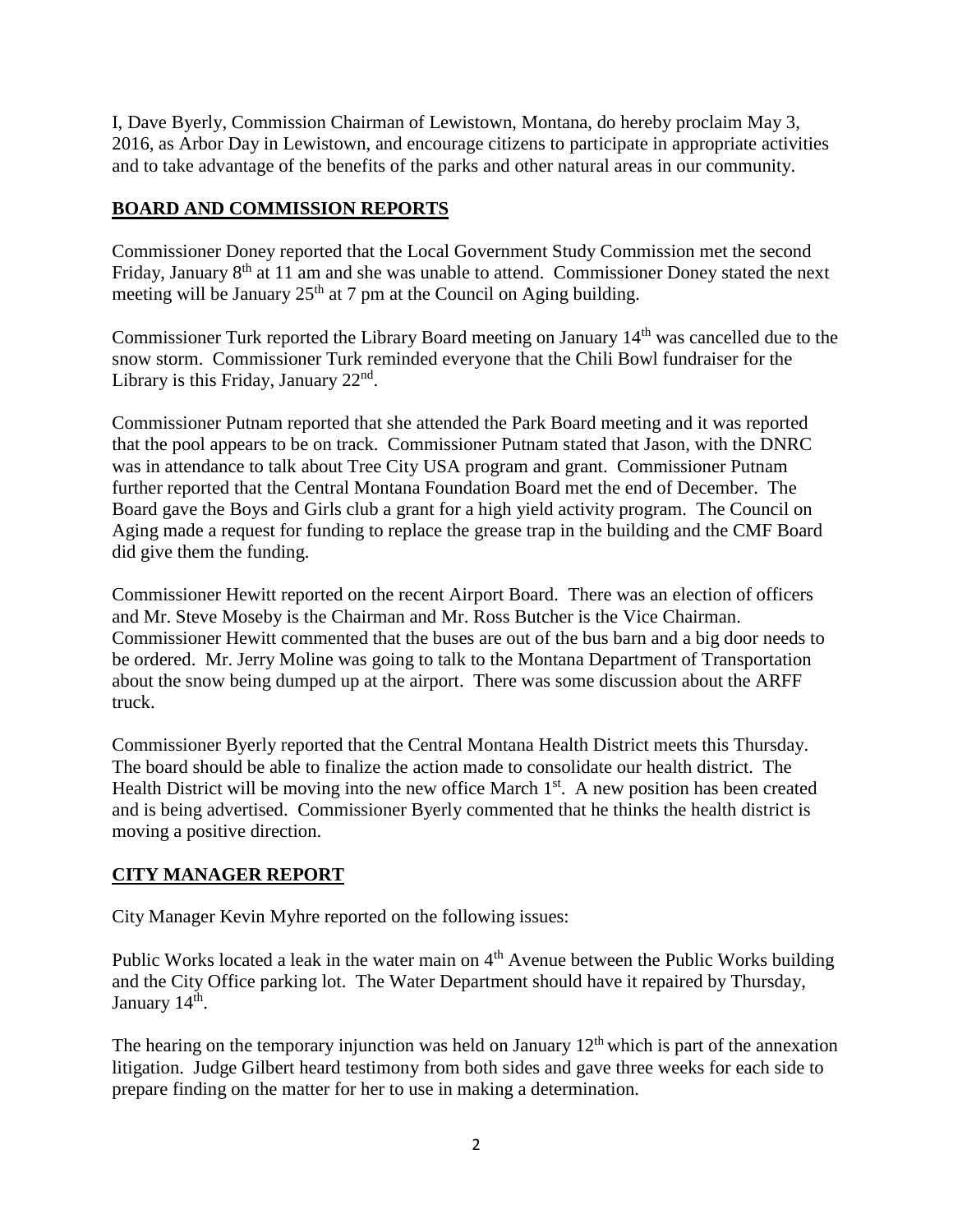At the first meeting of the year for the government study commission. Mr. Dick Krillenberger has stepped down as the chairman of the commission and has appointed Alexandra Dunnington as the new chairperson of the commission. There was an article in the January 13<sup>th</sup> News Argus about the meeting. The article also stated that three of the members agreed to put a question on the November ballot providing an alternative form of government with a mayor.

The Recharge Our Community (ROC) finance group is working on creating a business plan competition to encourage a new or expanding business opportunity in Lewistown. They are putting together an incentive package to offer prospective businesses. Several of the ROC groups are also working to create a follow-up competition to encourage a Brewery/Restaurant Combination in Lewistown.

The Building and Fire Departments are working with Snowy Mountain Development Corporation (SMDC) to plan a forum to discuss the requirements of the building and fire codes. We hope to have a panel of representatives from the State departments as well as some from other building departments.

The Police Department is working to fill a police officer and a communications officer position. The Fire Department will be shorthanded for several months in 2016 due to military leave assignments. The Police Department has not been informed of any long term deployments/assignments in the near future. Occasionally the City will seek to fill temporary positions for long term deployments but it is difficult to find trained persons interested in temporary work. A substantial portion of overtime is utilized to support military leave.

### **CONSENT AGENDA**

Commissioner Doney made the motion to approve the consent agenda and Commissioner Hewitt seconded the motion. The motion passed unanimously. The consent agenda consisted of the acknowledgement of the claims that have been paid from January 1, 2016 to January 14, 2016 for a total of \$547,755.28 and the second reading of Ordinance No. 1750, an ordinance of the City of Lewistown providing for the adoption of the 2012 edition of the international fire code and certain amendments, amending parts 1, 2, 4, 5 and 6 of chapter 2, title 7 of the Lewistown City Code.

### **REGULAR AGENDA – Resolutions, Ordinances & Other Action Items:**

1. Discussion and action on a request for assistance from the Recharge Our Community (ROC) for a business plan competition

Mr. Myhre explained that there were several meetings this fall to work on economic development in our community and moving Lewistown forward. As a result six different groups were established which are working in different directions and one of the groups is the financial group. The financial group has put together a business plan competition and is here tonight to present the information to the Commission. Mr. Ron Hayes a member of the finance group addressed the Commission stating that the finance group looked for a way to finance economic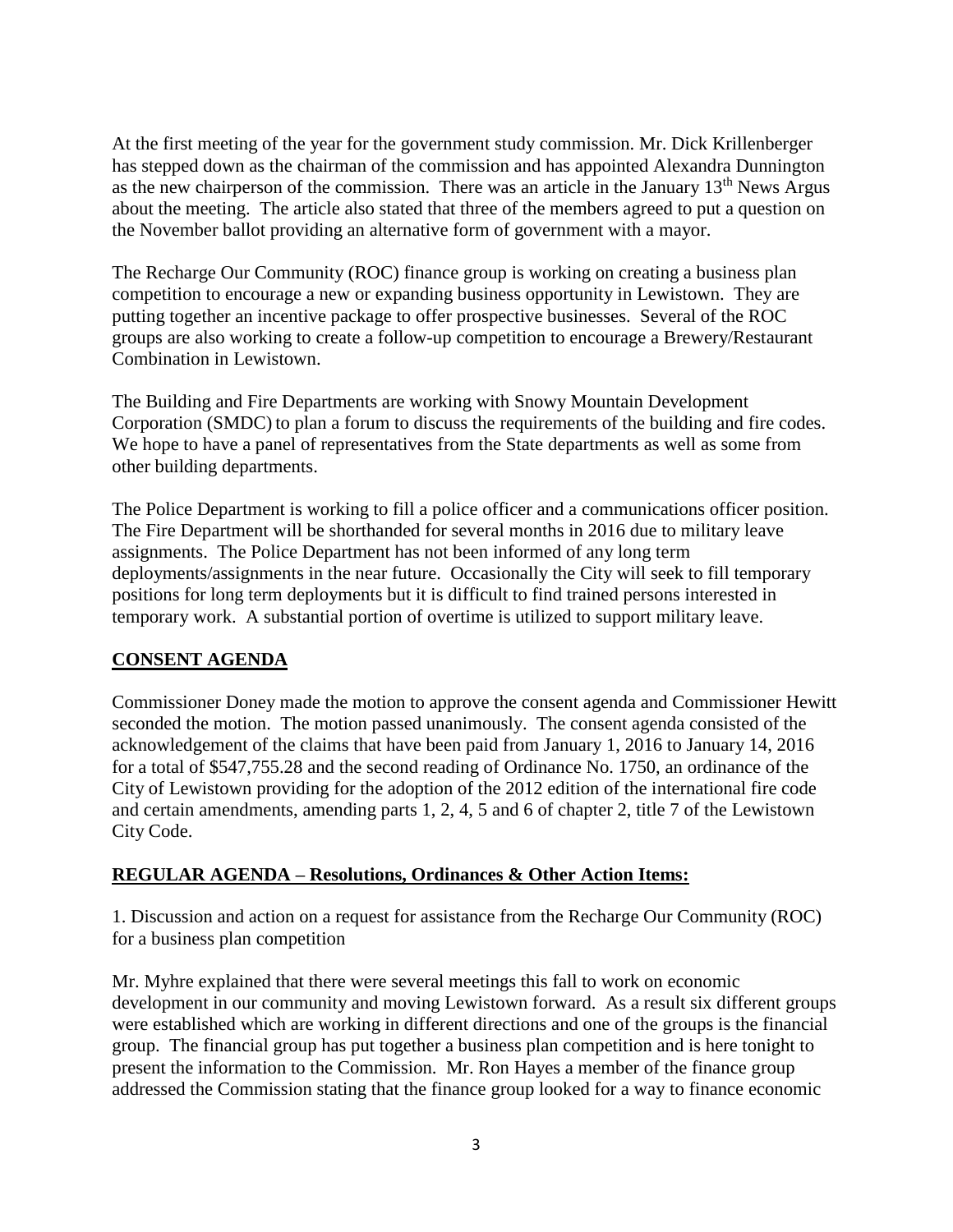growth in the community and the group up with idea of a business plan competition. Mr. Hayes explained that the thought was to use money and different resources to bring additional business to Lewistown. Mr. Hayes explained that the scope of the project is two part. The first part is to start local, because it is the understanding and there are potential entrepreneurs locally looking for opportunities to build or start their business. As the group saw success in the first year it would bring them to the next year. Mr. Hayes commented that they have partnered with two other groups to make this a little different and because of what was discovered as a need here in Lewistown. Mr. Hayes stated the next year would be to expand across the state with a specialized category of a brewery/restaurant type of business. Mr. Hayes stated that as the development and it continues to build they will expand even more to include other categories of business to apply in another business plan competition. Mr. Hayes explained that as part of the ROC seminar it was emphasized that you gauge demand before doing anything. Mr. Hayes explained that members of his group went to the Heart of Montana Venture Network meeting and determined that there were at least 10 local entrepreneurs seeking to start or expand a business. Mr. Hayes further explained that the next step was to talk to business school deans and teacher to see if they knew anyone looking to start a business in central Montana. The contest itself should help us to further gauge the demand. Mr. Hayes explained that during the seminar they learned that in a project there is a value chain which are the entrepreneurs themselves, then the support value chain which include those that would give monetarily to the project. Examples would be building owners, lawyers, sign makers accountants, Central Montana, City of Lewistown and Fergus County are just some of them. Mr. Hayes explained the winning package. It would be \$5,000 to \$10,000 cash, and the main way to finance the wining package will be in-kind services. In-kind services discussed were as follows: free/reduced rent for 1 year, free 1<sup>st</sup> year business license, waived or reduced building permit fees, free/reduced ad package, free/reduced accounting services for 1 year, free/reduced legal services for 1 year, free mentoring, free/reduced signage and free/reduced web design. Mr. Hayes stated that the group has done a lot of research already in this area and have talked to lawyers, accountants and building owners that are onboard with this project. Further discussion followed. Mr. Hayes talked about the results and who will be affected by this. Some of those are other local businesses, realtors, schools, tax base, building owners, contractors, churches, medical community and local residents. Mr. Hayes stated that the goal is to create wealth for all of Lewistown. The application is available online at Snowy Mountain Development Corporation and Job Service. Commissioner Byerly commented that it is hoped that the business would be located in the tax increment finance district. Mr. Hayes agreed that is the hope and maybe the brewery also and the intention is to push for downtown businesses. Commissioner Byerly asked if the Commission is being asked to give a free business license for the first year and to waive or reduce building permits. Mr. Myhre explained that he has talked to the City Attorney and the respective departments and the key the City Commission needs to determine that you are being fair and consistent with what you are doing. Mr. Myhre commented that this is a plan that is being followed and going through a system. Mr. Myhre explained that if you were to waive the business license it would be \$55 but if alcohol is involved it could be up to \$340. The building permit fee waived the maximum amount would be up to \$6,000 depending on the project.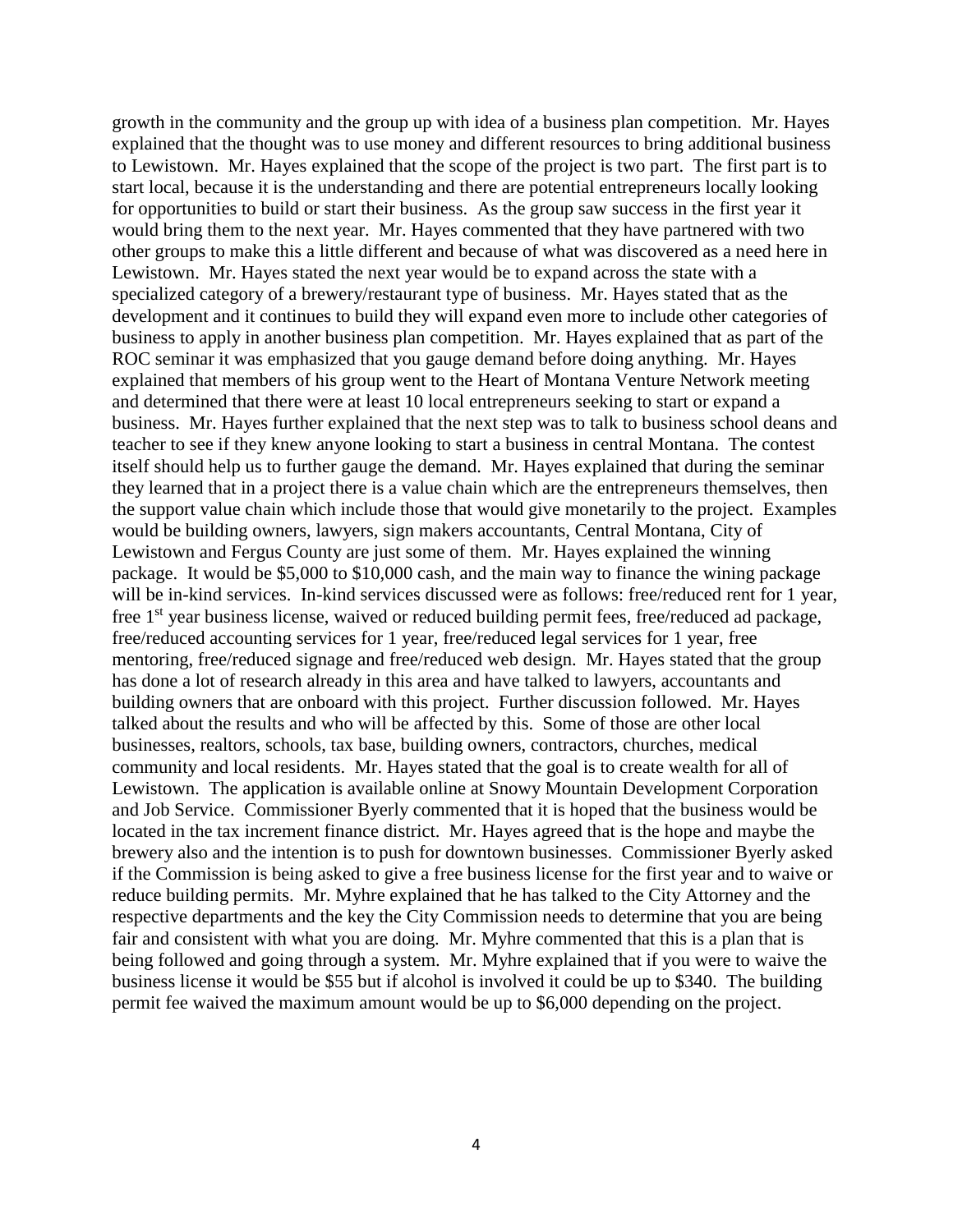Commissioner Doney made the motion to approve a request for assistance from the Recharge Our Community (ROC) for a business plan competition to waive the business license for first year and the building permit fees and Commissioner Turk seconded the motion. Commissioner Byerly asked for comments from the audience and Commission. There being none, the question was called for and the motion passed unanimously.

2. Discussion and action on approving Resolution No. 3901 a resolution appointing successor trustees to Lewistown Tourism Business improvement District No. 1

Mr. Myhre explained that the Commission passed a resolution to create the Tourism Business Improvement District (TBID) board and the procedures. The board was created to be a five member board and there are six hotels in the TBID and they made a recommendation to include a representative from the Calvert which would make it a six member board. Commissioner Poss made the motion to approve Resolution No. 3901, a resolution appointing successor trustees to Lewistown Tourism Business improvement District No. 1 and Commissioner Putnam seconded the motion. Commissioner Byerly asked for comments from the audience and Commission. There being none, the question was called for and the motion passed unanimously.

3. Discussion and action on the proposal to submit a grant application to the Montana History Foundation (MHF) for the purpose of receiving additional funds to complete the development of the Central Montana Railroad Heritage Site

Mr. Myhre explained that the Central Montana Railroad Heritage Site is located south of Frank Day Park along the former railroad corridor. BNSF left 150 feet of railroad tract at the site for the establishment of the park after they relinquished control of the corridor upon terminating rail service in this area. Planning Director Duane Ferdinand explained that the historic resources council have received \$13,555 in funding but the total expenditures of the projected are expected to be \$16,610. Mr. Ferdinand explained that there is a shortage of \$3,055 in funding and the project fits the criteria for the Montana History Foundation grant. Commissioner Poss made the motion to submit a grant application to the Montana History Foundation (MHF) for the purpose of receiving additional funds to complete the development of the Central Montana Railroad Heritage Site and to authorize entering into a grant agreement with the MHF once grans funds are provided and Commissioner Gremaux seconded the motion. Commissioner Byerly asked for comments from the audience and Commission. There being none, the question was called for and the motion passed unanimously.

4. Discussion and action on allowing City staff to submit the annual Certified Local Government Grant Application to the Montana State Historic Preservation Office and the authorization to enter into a grant agreement once the grant is approved

Mr. Myhre explained that a portion of the Historic Preservation Office and Planning Office are funded by a Certified Local Government Grant. The City has been involved in the program for many years and would like to submit a grant application. Further discussion followed. Commissioner Putnam made the motion to allow City staff to submit the annual Certified Local Government Grant Application to the Montana State Historic Preservation Office and the authorization to enter into a grant agreement once the grant is approved and Commissioner